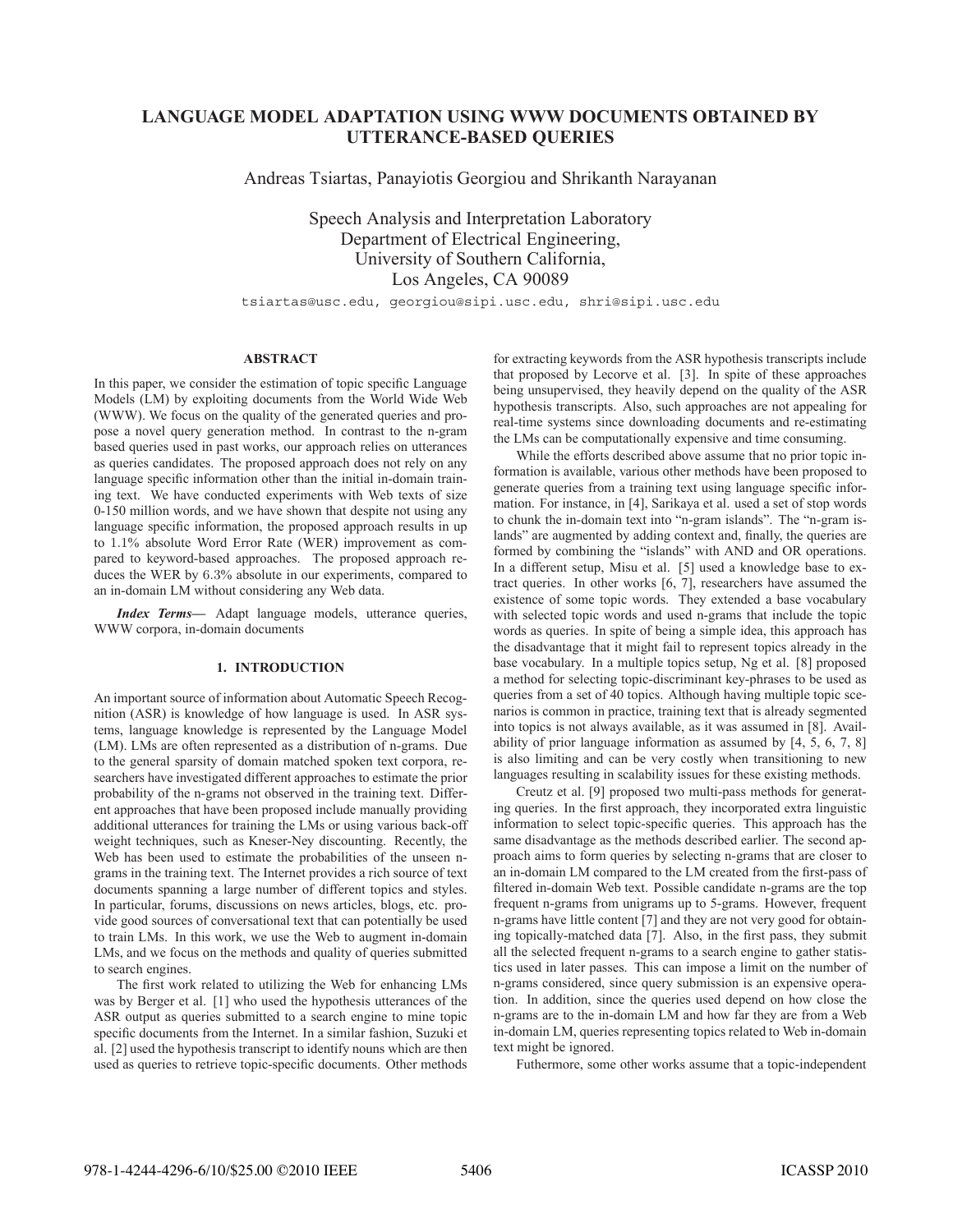language model exists. For instance, Wan et al. [10], proposed two methods for selecting topic specific n-grams by exploiting information from a background training corpus and an in-domain training text. Finally, Sethy et al. [11], used a background and an in-domain LM to extract keywords and key-phrases with good discriminative power using relative entropy. One of the disadvantages of the above approaches is that they require a background LM, which must be topic independent. Thus, the background LM must be chosen carefully such that it doesn't represent any topics of interest.

In this paper, we propose a novel approach to generate queries. Our queries are formed at the utterance level in contrast to past attempts that focused on the n-gram level. Moreover, our approach is language independent in the sense that it does not require any additional linguistic information about the language considered. Also, in contrast to [10, 11], our approach can be easily scaled to different languages and domains because it does not require any topic independent background LM. We show that the utterance-based queries can be beneficial in obtaining high quality in-domain documents and can outperform the previously proposed approach described in [11] that requires a topic-independent LM.

This paper is structured as follows. In the next section, we present a brief background of the query generation method. In section 3, we describe the system overview and how Web in-domain corpora are mined. In section 4, we explain the experimental setup and the evaluation methodology used in our approach. In section 5, we present the results of this work compared to prior efforts by work [11]. Finally, we summarize this work and propose some future directions.

### **2. SENTENCE BASED QUERY GENERATION**

In contrast to past works that focus on queries generated by randomly combining n-grams, we work on queries that are complete utterances. Recently, search engines like Google have started to allow queries of length up to 32 words. This provides us with an opportunity to use much more context in each query. However, to be able to use such long queries, the terms need to be relevant and describe specific topics, otherwise it is unlikely the search engines will return any documents. For this reason, we chose to submit utterances as queries, which are more topic specific than combined n-gram queries. In addition, words in utterances are expected to be closely related.

#### **2.1. Proposed query generation approach**

In this section, we describe an iterative method to extract queries from a training set.

Let  $T$  be a training set of N unique utterances. Initially, we rank the utterances in  $T$  in descending order with respect to the number of words in each utterance. We pick the K utterances with the highest number of words. We denote by  $Q$ , the set of K utterances selected from T. Then, we update the set  $T = T - Q$ .

In the first step, we randomly split the set  $\mathcal T$  into two sets  $\mathcal T_1$ and  $\mathcal{T}_2$ , with  $|\mathcal{T}_1| = |\mathcal{T}_2| = \frac{|\mathcal{T}|}{2}$ , if  $|\mathcal{T}|$  is even <sup>1</sup>. One set is used to approximate the distribution of  $\mathcal{T}$  and the other set to select the to approximate the distribution of  $T$  and the other set to select the query utterances. Thus, we estimate the distribution of the utterances in  $T_1$ , (i.e. the n-gram LM of the utterances in  $T_1$ ). We denote the probability of an event u in  $\mathcal{T}_1$  as  $\mathbb{P}(u|\mathcal{T}_1)$ . Ideally, if  $|\mathcal{T}_1|$  is large enough, it will approximate the distribution of the utterances in  $T$ .

Similarly, we estimate the distribution of the utterances in  $T_2$  and we denote the probability of an event u in  $T_2$  as  $\mathbb{P}(u|T_2)$ . Likewise, we estimate the distribution of the utterances in Q and we denote the probability of an event u in  $\mathcal Q$  as  $\mathbb P(u|\mathcal Q)$ .

In the second step, we rank all utterances  $u \in \mathcal{T}_2$  in descending order, according to the value given by  $D(u, Q, T_1)$ , which is defined as: as:

$$
D(u, Q, T_1) = \frac{\log \mathbb{P}(u|T_1)}{\log \mathbb{P}(u|Q)}
$$
 (1)  
At this point, we pick the  $\frac{K}{2}$  to putterances according to the above

ranking and we denote the set of these utterances as  $Q_1$ .

The third step is the same as the second step but the role of the sets  $T_1$  and  $T_2$  is switched. In this case, we rank all utterances  $u \in T_1$ in descending order, according to the value given by  $D(u, Q, T_2)$ . Then, we pick the  $\frac{\hat{K}}{2}$  top utterances according to the ranking value  $D(u, Q, T_2)$  and we denote the set of these utterances as  $Q_2$ .

Finally, we update the training set of utterances by  $T = T (Q_1 \cup Q_2)$  and the set of queries by  $Q = Q \cup Q_1 \cup Q_2$ . To obtain more queries, we use the updated sets  $T$  and  $Q$  and repeat the procedure, starting from the first step, until we get the desired number of queries.

#### **2.2. Proposed approach properties**

The approach described in section 2.1 starts with the K longest utterances as initial queries as they are the most likely to contain topic specific content. Then, we iteratively pick utterances that are close to the in-domain LM and far from utterances already considered as queries, according to eq. 1. At each step, the query set  $Q$  is augmented by adding the new queries and at the same time these utterances are removed from  $T$ . Obviously, the sets  $Q$  and  $T$  must be disjoint at all steps.

An advantage of the proposed method is that it does not require any prior information about the language to generate the queries, apart from the initial in-domain training set. In addition, our approach tends to cover a broad range of in-domain topics since, at each iteration, we choose the utterances that are far from the already considered query utterances and close to the in-domain text.

Also, there is a trade-off when choosing the value of K. The value of K defines how many queries are extracted in each iteration. The distribution re-estimation is computationally expensive and, in each iteration, distributions are re-estimated. A high value of K leads to fewer iterations and, thus, faster execution times. On the other hand, more iterations result in more re-estimations of  $Q$  and  $T$  distributions, leading to more diverse queries covering a broader range of topics.

#### **3. SYSTEM DESCRIPTION**

In this section, we describe briefly the system used to build the indomain LMs. A diagram of the system is shown in Fig. 1. Initially, we filter from the training text punctuations and non-alphanumeric symbols (we only keep the ' symbol). Then, the training text is passed to the query generator which picks the K available queries from the set of queries described in section 2. Afterwards, the obtained queries are passed to the query downloader which returns the URLs of the Web in-domain documents. Following that, the document URLs are passed on to the document downloader which returns the in-domain documents. At this point, we filter duplicate documents. The next step converts the html and the pdf documents into text and finally all documents are saved into UTF-8. Additionally, we estimate the utterance boundaries and we split the text into

<sup>&</sup>lt;sup>1</sup>If  $|T|$  is odd, one of the two sets will have one more element than the other set.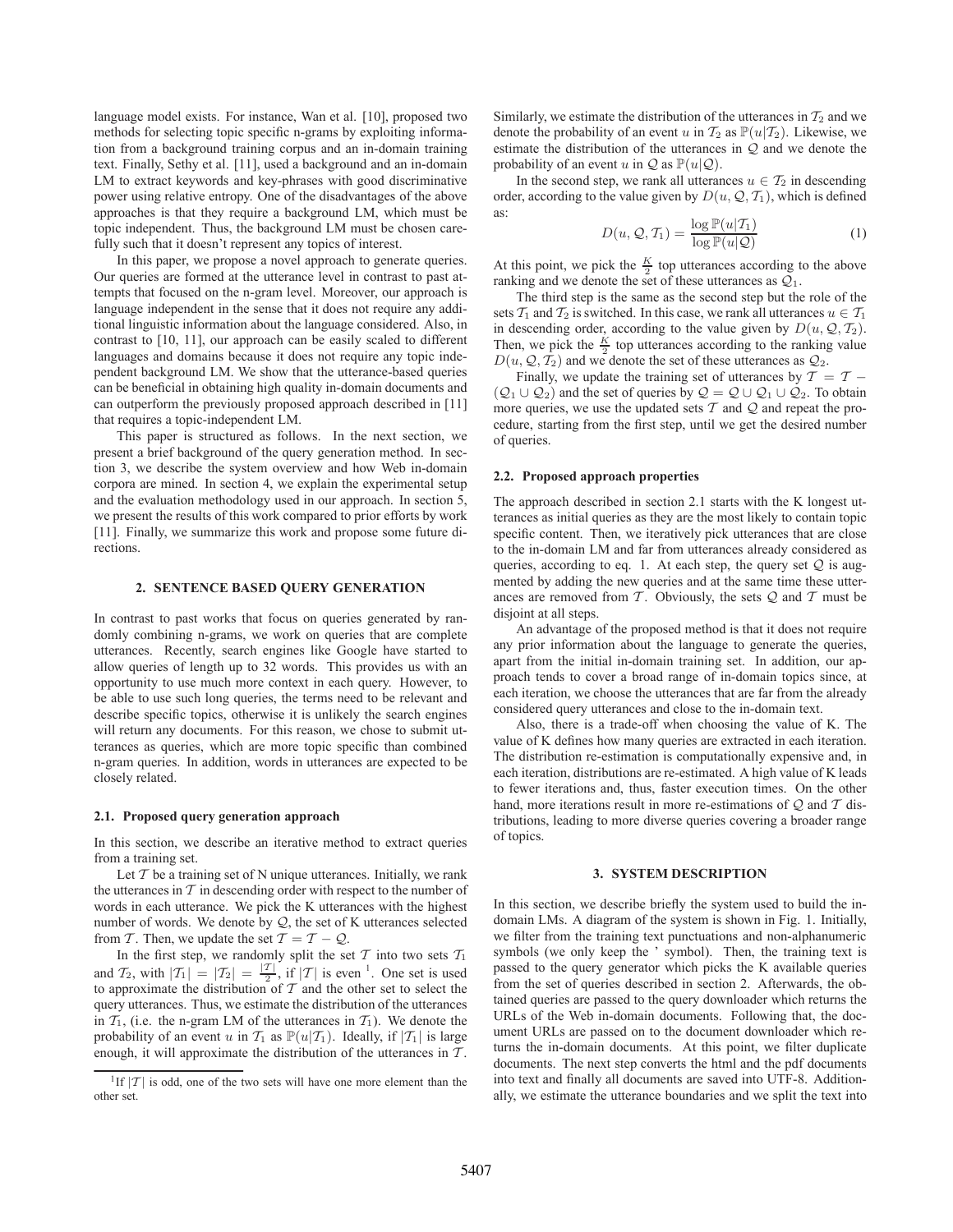

Fig. 1. This figure shows the general representation of the system used to mine, clean, and adapt Language models.

one utterance per line. Also, we filter the Web in-domain text from non-alphanumeric characters and punctuations (we only keep the ' symbol). The documents are merged and this procedure is repeated until we reach a prespecified number of words. Finally, the Web LM is merged with the in-domain LM using linear interpolation.

#### **4. EXPERIMENTAL SETUP**

In this section, we explain the experimental details of our work. The training set used is a subset of the DARPA Transtac English-Farsi collection corpus. The training set contains 32K utterances with doctor-patient interactions, car accident reports and interviews, directions, checkpoint interactions, etc. The search engine used is Google, which allows queries of size up to 32 words. Utterances longer than 32 words were not given to the query generator. In addition, we used only unique utterances to avoid repeated queries. After these steps our corpus was reduced to a total of 27K utterances, which we used as input to the system described in section 3. For each query, we retrieved the top 30 matching documents, if available. In this experiment we chose K=10 and estimated the distributions described in section 2.1 using 3-gram LMs. In addition, at each iteration, the query distribution is mixed with the in-domain distribution, weighting the in-domain distribution by a small weight (0.03). This ensures a common vocabulary of both the query and in-domain distribution.

Furthermore, we compared our approach with the query generator proposed in [11]. Because we focus on the quality of the queries, we didn't consider the cleaning part (i.e. selecting in-domain utterances) as described in  $[11]$ . Since this approach requires a specific number of keywords and key-phrases to be used, we optimized the parameters of this approach by downloading 5 million words of text and by experimenting with various combinations of keywords and key-phrases. Using perplexity as described in [11], we found that six keywords and two 2-gram key-phrases (6-2) minimized the perplexity. By using 3-gram key-phrases, we found that the perplexity was minimized when using two keywords, two 2-gram key-phrases, and one 3-gram key-phrase (2-2-1). Finally, by increasing the number of keywords and key-phrases, the search engine did not return enough documents and the perplexity was higher, so we did not consider those cases.

For both query generation methods, we downloaded Web text of size 5M, 10M, 25M, 50M, 100M and 150M words. We ran the ASR experiments and compared the quality of the queries using the Word Error Rate (WER) as an evaluation metric. For evaluation purposes we used Sphinx 3 trained on WSJ and TIMIT data with 12

MFCCs and energy along with first and second derivatives. The 3gram language models generated for all conditions of our evaluation were generated using SRILM [12] using the Kneser-Ney discounting method. Finally, the Web in-domain LM is merged with the in-domain training LM using linear interpolation and optimized by minimizing the perplexity on a development text of 1600 utterances, as shown in Fig. 1. We used each merged LM to decode a set of 407 English utterances from a past DARPA evaluation of the system. The data is spontaneous and contains disfluencies.

## **5. DISCUSSION AND RESULTS**

#### **5.1. Discussion**



**Fig. 2**. The normalized histogram of the  $log_{10}$  scaled number of documents available per query. This histogram does not include samples when zero documents were returned

The end goal of the query-retrieval process is to obtain the required data but also the most relevant data; therefore the appropriate queries can significantly improve the efficiency and speed of the process [9]. Fig. 2 shows the normalized histograms of documents returned per query for the three query techniques under comparison. The horizontal axis denotes the  $log_{10}$  of the number of documents returned by the search engine per query. These samples were obtained by submitting 1000 queries to Google and by retrieving the top 30 documents. The proposed approach returns, in general, about 10 to 1000 times more documents per query than the keyword based one. Furthermore, some statistics reveal that our approach returns at least one document in 98.1% of the queries submitted compared to the keyword-based 2-2-1 and 6-2 which return at least one document in only 7.3% and 5.9% of the queries submitted, respectively. Google allows retrieving up to the top 1000 documents per query, even if more results are found. We found that our approach returns more than 1000 documents in 94.6% of the queries submitted compared to the keyword-based 2-2-1 and 6-2 which return more than 1000 documents in 4.9% and 1.4% of the queries submitted, respectively. The above-mentioned statistics show the efficiency of our proposed approach. Our method is efficient mainly because all terms used in a single query are related and describe one topic.

Fig. 3 shows the normalized histogram of the number of words per document in  $log_{10}$  scale. The figure shows that our proposed approach returns documents with fewer words than the keyword based approach. We believe the difference stems mainly from the use